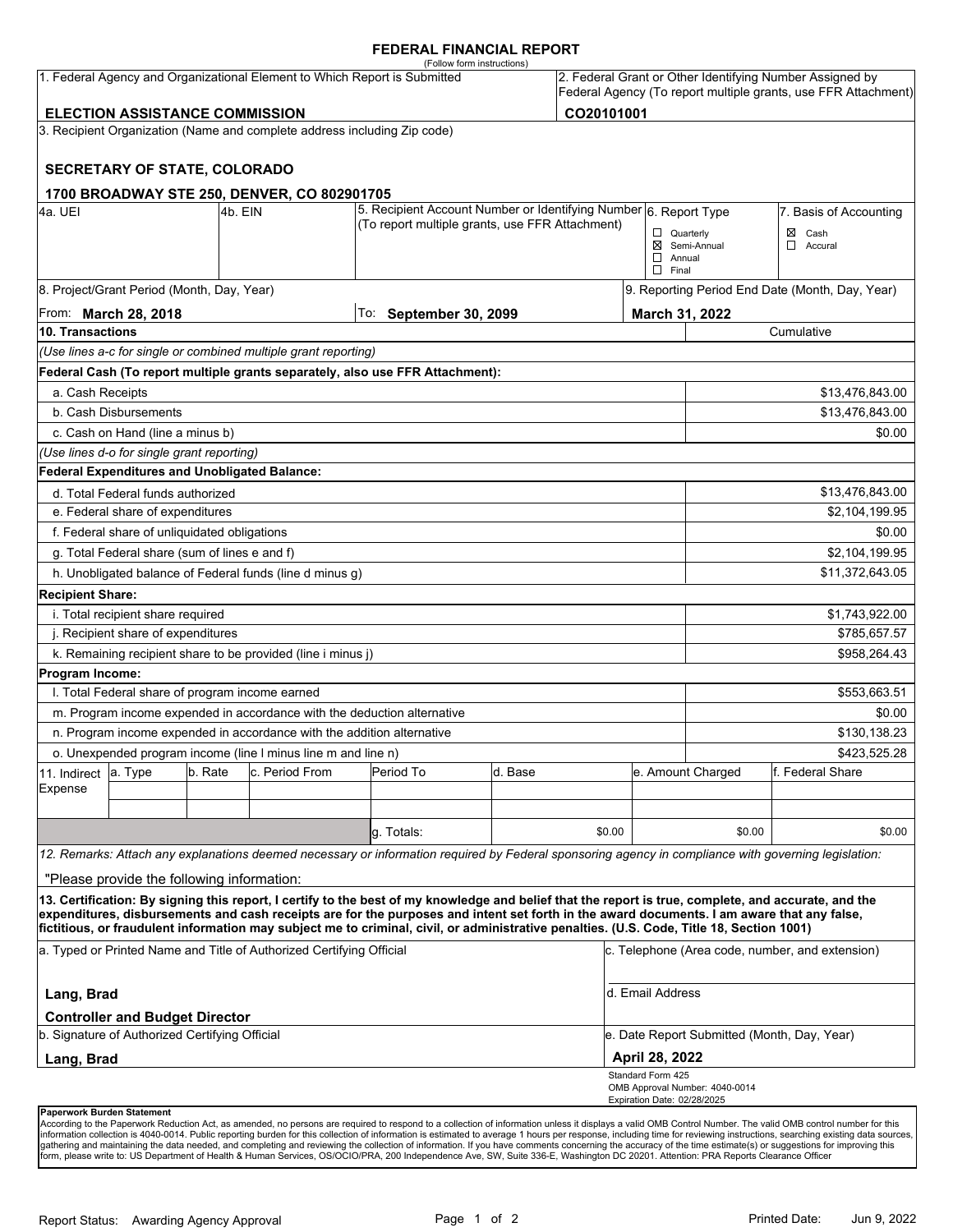|                               | <b>FEDERAL FINANCIAL REPORT</b><br>(Additional Page)                                                                                                                                                                                                                                |
|-------------------------------|-------------------------------------------------------------------------------------------------------------------------------------------------------------------------------------------------------------------------------------------------------------------------------------|
| Federal Agency & Organization | : ELECTION ASSISTANCE COMMISSION                                                                                                                                                                                                                                                    |
| Federal Grant ID              | CO20101001                                                                                                                                                                                                                                                                          |
| <b>Recipient Organization</b> | : SECRETARY OF STATE, COLORADO                                                                                                                                                                                                                                                      |
|                               | 1700 BROADWAY STE 250, DENVER, CO 80290170                                                                                                                                                                                                                                          |
| UEI                           |                                                                                                                                                                                                                                                                                     |
| UEI Status when Certified     |                                                                                                                                                                                                                                                                                     |
| <b>EIN</b>                    |                                                                                                                                                                                                                                                                                     |
| Reporting Period End Date     | March 31, 2022                                                                                                                                                                                                                                                                      |
| <b>Status</b>                 | Awarding Agency Approval                                                                                                                                                                                                                                                            |
| <b>Remarks</b>                | : "Please provide the following information:                                                                                                                                                                                                                                        |
|                               | State interest earned (current fiscal year): \$0<br>State interest expended (current fiscal year): \$0<br>Program income earned (current fiscal year): \$0<br>Program income earned breakdown (current fiscal year): \$0<br>Program income expended (current fiscal year): \$0<br>" |

**Federal Agency Review** 

Reviewer Name Phone # Email Review Date Review Comments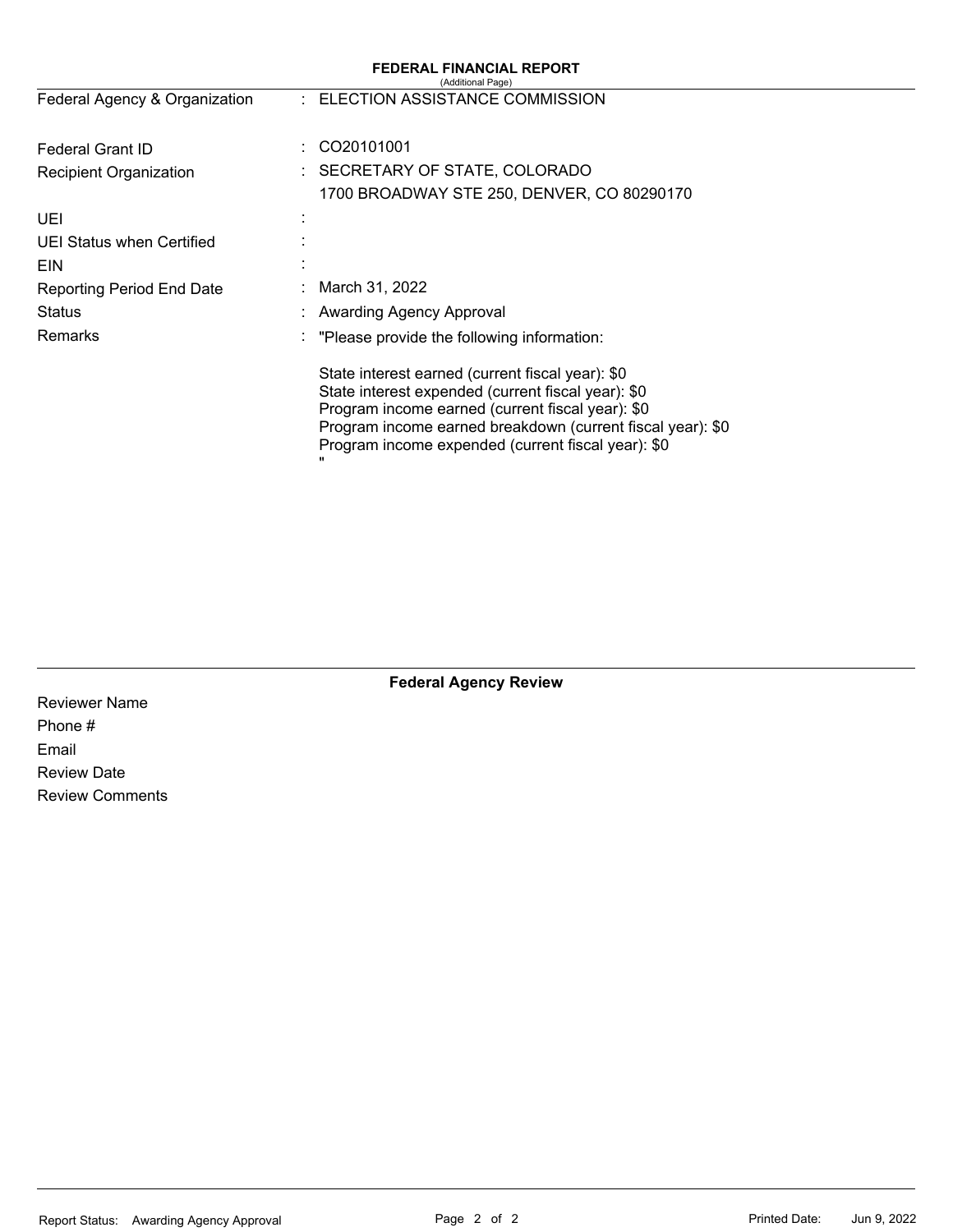# 2021-2022 EAC Progress Report

### 3. EAC Progress Report

#### **1. State or Territory:**

Colorado

# **2. Grant Number:**

CO18101001-01

#### **3. Report:**

Semi-Annual (Oct 1 - March 31)

#### **4. Grant:**

Election Security

#### **5. Reporting Period Start Date**

10/01/2021

#### **6. Reporting Period End Date**

03/31/2022

# 4. Progress and Narrative

7. Describe in detail what happened during this reporting period and explain how you implemented the approved grant activities in accordance with your State Plan/Program Narrative. (*Note: Your activities should align with your Grant Cost Categories Table.)*

Voter Registration System

SCORE Development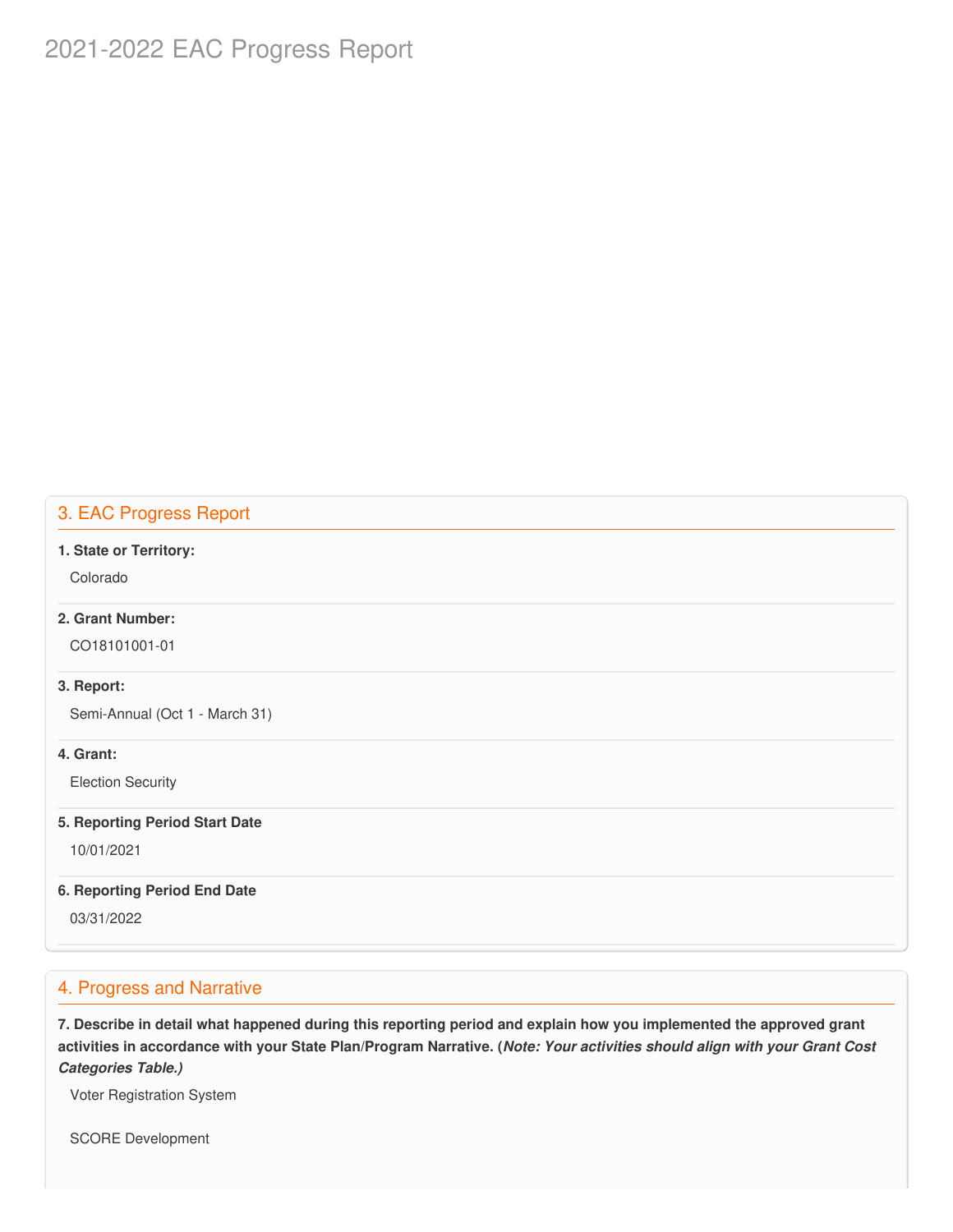During the reporting period, the Department expended \$[101,302.85](https://101,302.85) of Election Security Grant funds for contractor development services to make enhancements and improvements to the state's centralized voter registration and election management system, known as SCORE . Some specific improvements to which this expenditure was devoted include updating the voter search module, improving the task queuing process to make registration and list maintenance more efficient and improve auditability, and adding a statistics view to monitor processed and unprocessed tasks, updating NCOA correspondence. The Department also expended [\\$16,943.40](https://16,943.40) in Election Security Grant Match funds on the purchase of hardware to support SCORE.

#### Cyber Security

#### Global Mobile

 During the reporting period, the Department expended \$29,714 of Election Security Grant Match funds for the upcoming 2022 Federal Primary Election to improve accessibility for voter's who needed to cure a discrepant signature or provide identification by using their phone . Individuals were able to accomplish this by taking a picture of their signature along with a copy of their ID to cure the discrepancy so their ballot could be counted. During the reporting period, the Department also added functionality to the system to allow a voter whose registration record was missing a signature the ability to sign the registration affidavit electronically.

#### Cybersecurity Protection of Election Systems

 During the reporting period, the Department expended \$[60,372.42](https://60,372.42) in Election Security Grant funds to provide additional cybersecurity protection for our election systems to protect and prevent outside threats from accessing our systems.

#### **Training**

#### Election Preparedness for Infrastructure and Cybersecurity (EPIC) training

 During the reporting period, the Department expended \$[6,725.64](https://6,725.64) of the Election Security Grant funds to pay for materials and travel costs for the 2022 EPIC training . Alongside county election and IT officials, the Department held tabletop exercises in March 2022, creating real-life security situations requiring immediate response. The 2022 EPIC built on the first events held in 2019 and 2020 and included updated situations involving possible scenarios that could occur leading up to and including election day. Not only did individuals work on how to resolve these situations, but also realize how each event impacted other areas involved with the election. Following each session, participants discussed what they learned, and how they were able to overcome each situation so that all officials could learn from each other and apply to their own offices. Event participants for the first of four events in 2022 included 49 county staff and 12 moderators.

#### **Staffing**

#### Rapid Response Election Security Cyber Unit (RESCU)

 During the reporting period, the Department expended \$[12,667.46](https://12,667.46) in Election Security Grant funds and [\\$161,517.12](https://161,517.12) in Election Security Grant Match funds to staff the RESCU unit, which is a highly-trained team of election security experts who help protect Colorado's elections from foreign interference, and disinformation campaigns . The team works closely with the Department's information security team to protect against cybersecurity threats and with counties to provide resources and assistance to increase their security awareness and preparedness.

#### Voter Education/Communication

#### Mis-Information/Dis-Information

 During the reporting period, the Department expended \$[3,247.22](https://3,247.22) in Election Security Grant Match funds to prevent the spread of foreign mis/dis-information. The Department monitored for foreign mis/dis-information and countered it by promoting accurate election information in a trusted voice/trusted source campaign. The Department also recruited community leaders to amplify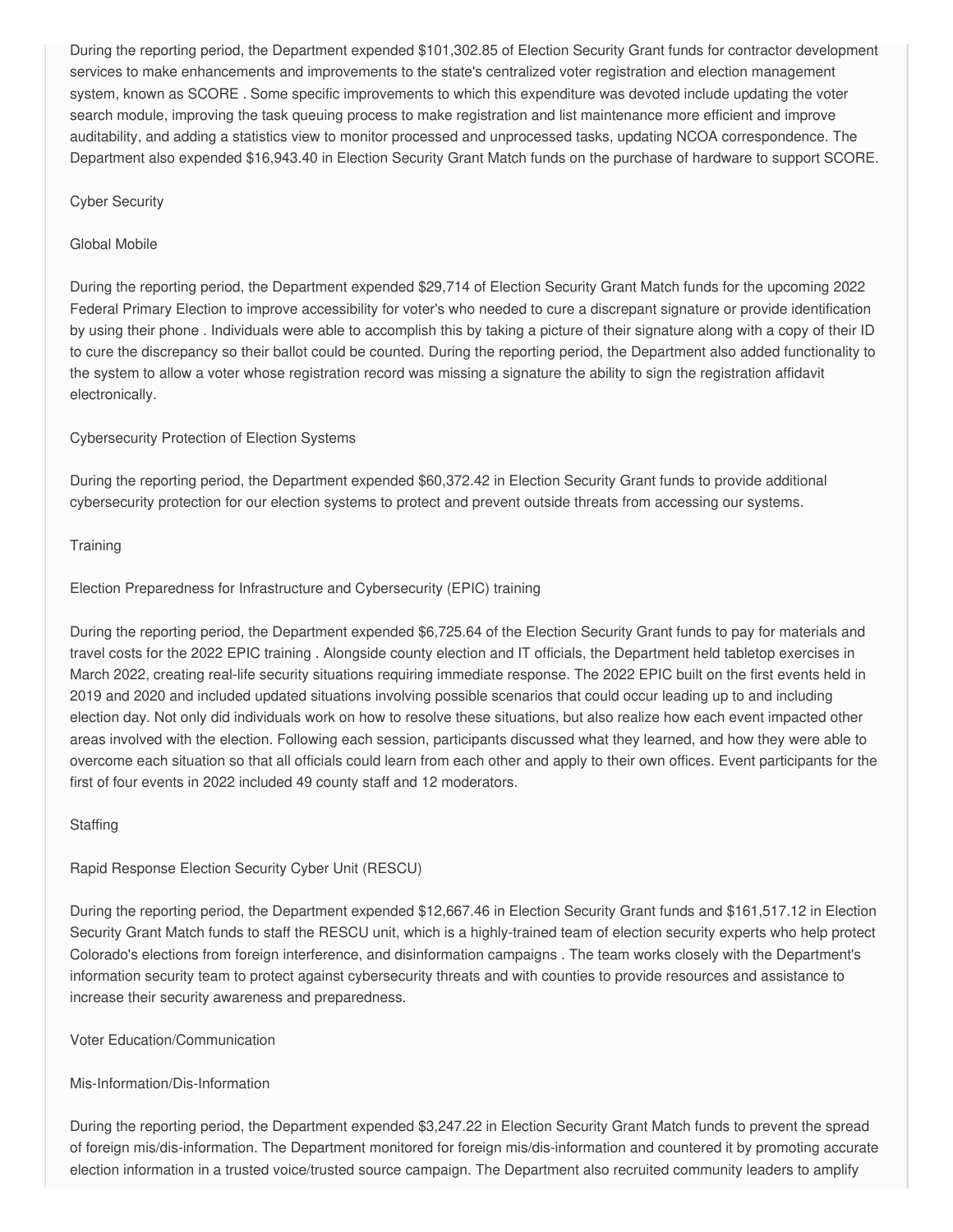trusted source information across their networks, leveraging their trusted voice.

**Other** 

Archiving Historical Federal Election Data

 During the reporting period, the Department expended \$[87,280.00](https://87,280.00) in Election Security Grant funds to upload, archive, and maintain a searchable database of Colorado's federal election data, dating back to 1902. The system is a public-facing web interface that allows a person to search historical election results and reference the source documents.

8. Describe any significant changes to your program during the project, including changes to your original State  **Plan/Program Narrative or favorable developments that improved program efficiency and/or service delivery.**

N/A

**9. Issues Encountered:**

Describe all major issues that arose during the implementation of the project and the reasons why established goals were not met, if applicable. Address each issue separately and describe whether and how the issues were resolved. Also,  **briefly discuss the implications of any unresolved issues or concerns.**

N/A

 **10. Provide a description of any training conducted, including security training.**

**Training** 

Election Preparedness for Infrastructure and Cybersecurity (EPIC) training

 During the reporting period, the Department expended \$[6,725.64](https://6,725.64) of the Election Security Grant funds to pay for materials and travel costs for the 2022 EPIC training . Alongside county election and IT officials, the Department held tabletop exercises in March 2022, creating real-life security situations requiring immediate response. The 2022 EPIC built on the first events held in 2019 and 2020 and included updated situations involving possible scenarios that could occur leading up to and including election day. Not only did individuals work on how to resolve these situations, but also realize how each event impacted other areas involved with the election. Following each session, participants discussed what they learned, and how they were able to overcome each situation so that all officials could learn from each other and apply to their own offices. Event participants for the first of four events in 2022 included 49 county staff and 12 moderators.

#### **11. Subgrants:**

 **Did your office provide subawards to local jurisdictions during this reporting period?**

No

**12. Match:**

 **Describe how you are meeting or have met the matching requirement.**

We are meeting our match requirement through state cash funds.

13. Report on the number and type of articles of voting equipment obtained with the funds. Include the amount expended  **on the expenditure table.**

N/A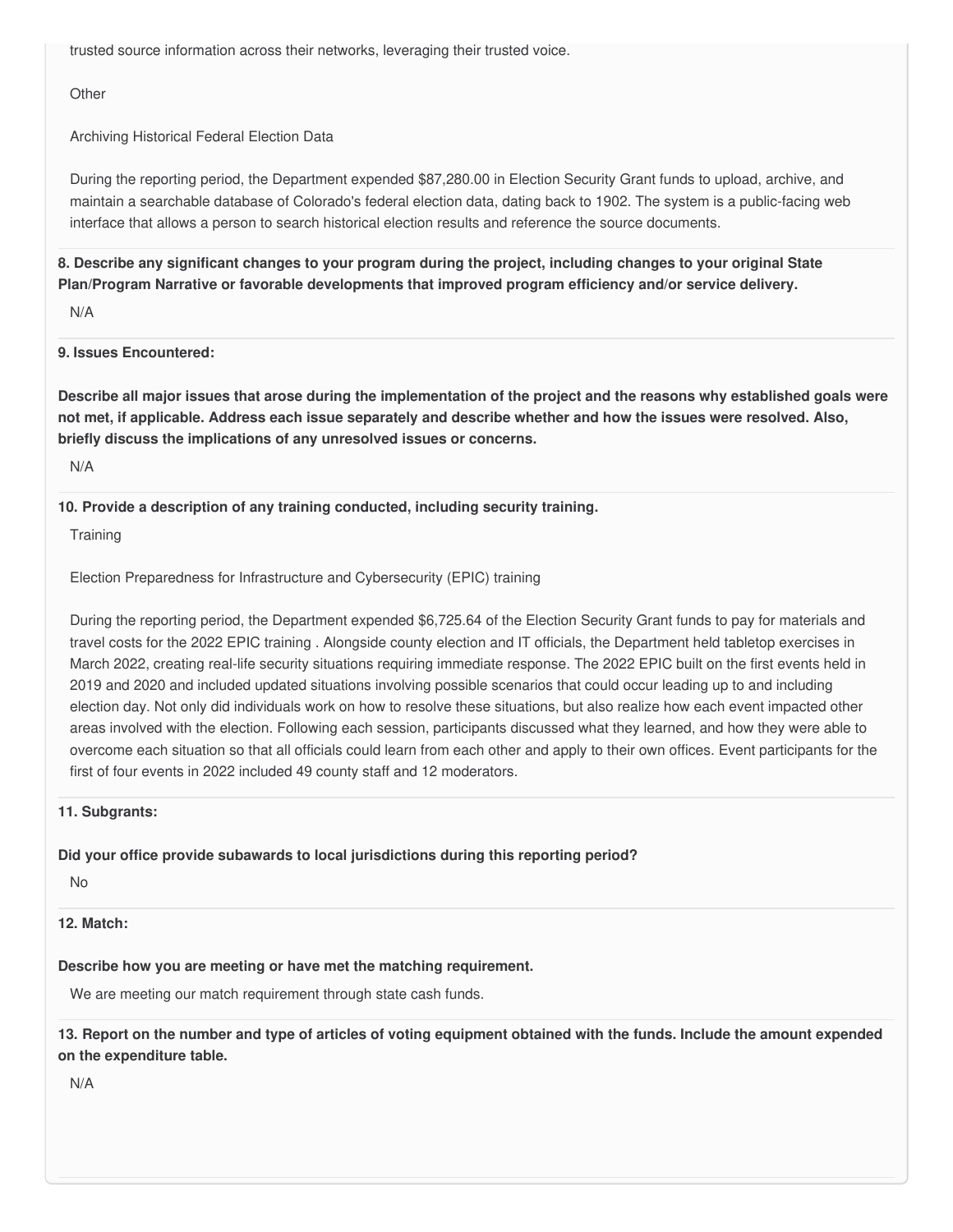# 5. Expenditures

# **14. Current Period Amount Expended and Unliquidated Obligations**

# **GRANT COST CATEGORIES - FEDERAL**

 Voter Registration Systems: : \$101303 Cyber Security: : \$60372 Staffing: : \$12667 Training: : \$6726 Other (Specify below) : \$87280 Total : \$268348

**Comments:** Other: to record and maintain historical federal election data.

#### **15. GRANT COST CATEGORIES - MATCH**

 Voting Equipment and Processes: : \$29714 Voter Registration Systems: : \$16943 Voter Education/Communications: : \$3247 Staffing: : \$161517

Total : \$211421

**Comments:**

# 7. Expenditures

#### **16. Confirm Total Grant Expenditure Amounts**

 Federal : \$268348 Match : \$211421

Total : \$479769

 **OMB CONTROL NUMBER: 3265-0020**

# 8. Certification

 **Name and Contact of the authorized certifying official of the recipient.**